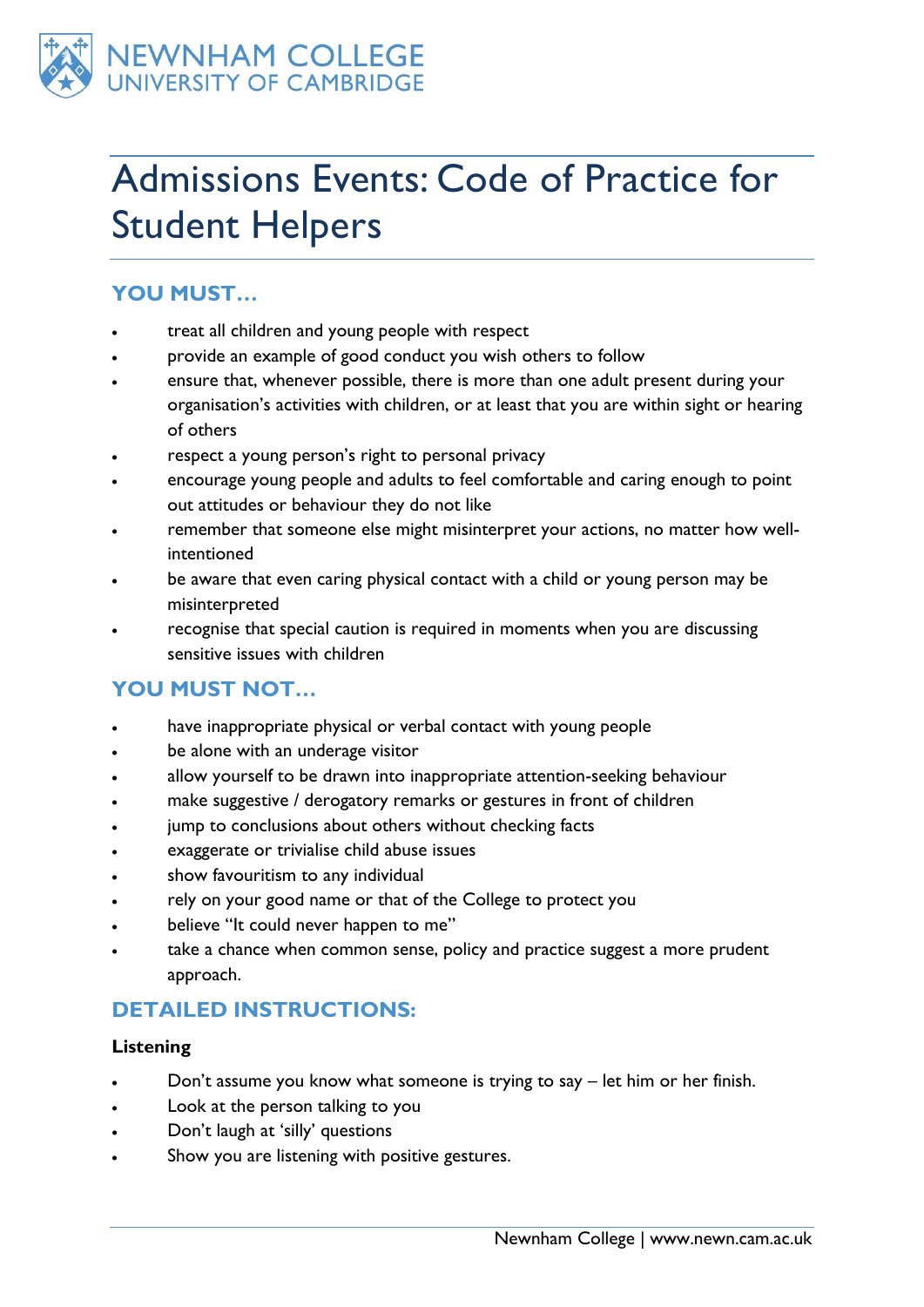### **Giving Instructions**

- Check group are settled, quiet and ready/able to listen
- Check prior knowledge
- Make sure instructions are as clear and concise as possible
- Avoid abbreviations/acronyms
- Check understanding
- Avoid sarcasm or heavy irony unless you are very familiar with group

### **Learning Styles**

- Be aware of physical factors that can impact on the ability to participate
- People learn and participate in different ways. Think about how this will impact on your group.
- You may need to change your approach depending on the group

#### **Inclusive Practice**

- Treat everyone equally, but be aware of special needs
- Start every session with a 'clean slate'.
- Avoid statements that assume certain factors about group members (e.g. 2 married parents of the opposite sex)
- Avoid questions which might expose an individual
- Ensure all group members are listened to, respected and free from ridicule.

#### **Preventing conflict situations**

- Have clear guidelines that everyone works to
- Communicate with your group and be prepared to explain why certain rules are in place.
- Get to know your group and try to gain their trust
- Try to identify potential flashpoints in advance and devise a strategy to deal with them
- Avoid confrontations, especially public ones!

#### **Dealing with / Resolving conflict**

- Remain calm avoid shouting unless it is absolutely necessary to be heard
- Only physically intervene in a situation where all other options have been exhausted or someone is in danger.
- Allow time for people to calm down
- Listen to all sides and do not jump to conclusions
- Never criticise the person only the behaviour
- Try to find a mutually acceptable outcome for all parties